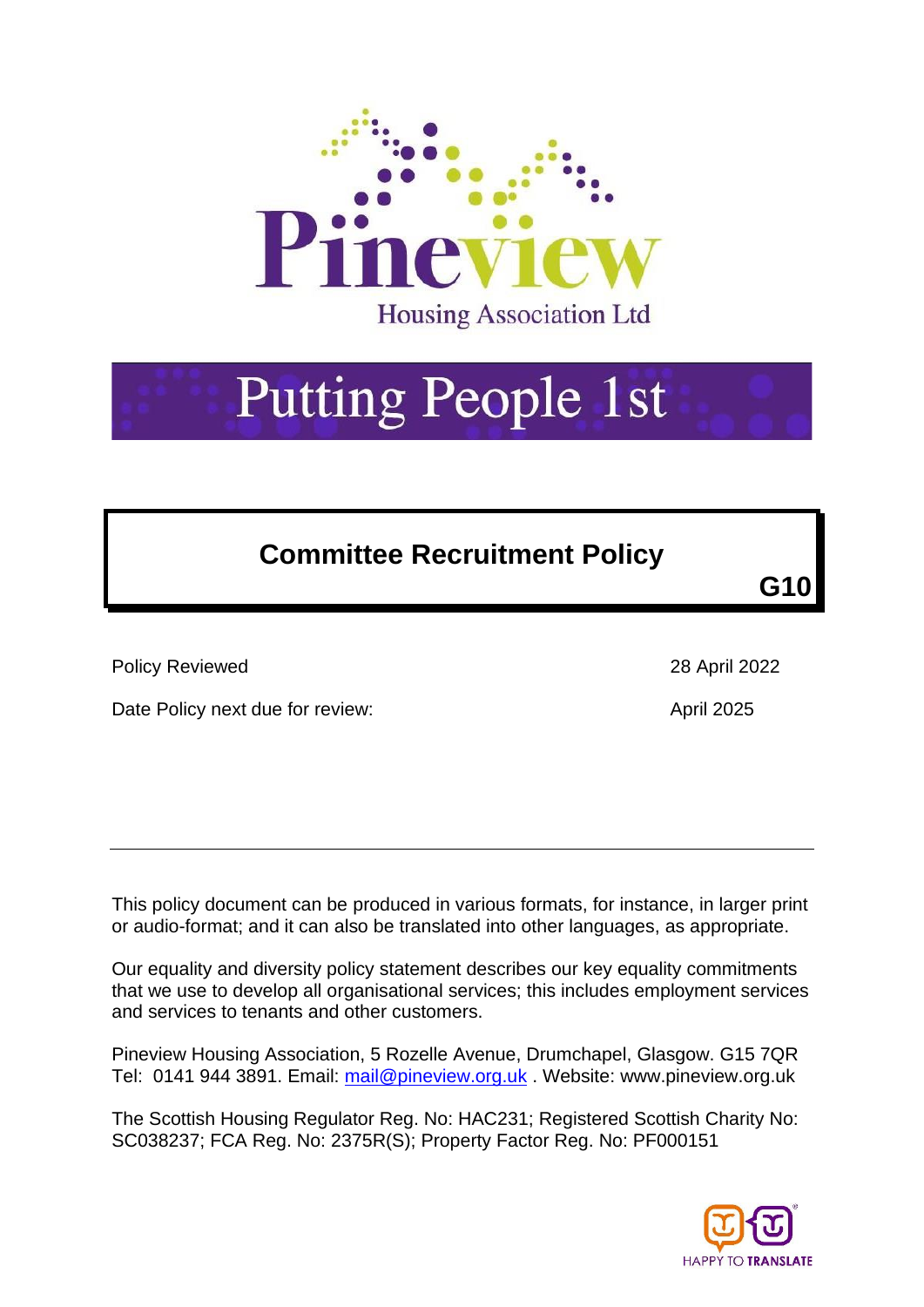#### **1. Introduction**

- 1.1 Management Committee have the important responsibility of directing and controlling the Association. As a registered social landlord, it is vital that we have people with the right skills and experience to carry out this role.
- 1.2 We will therefore:
	- Determine the mix of skills and experience necessary for our Management Committee to operate effectively, and re-assess these annually.
	- Annually assess the skills and experience which Management Committee members currently hold and match these against the skills and experience we need.
	- **EXP** Identify gaps between the skills and experience required and those currently held.
	- Take steps to fill those gaps by a mix of:
		- Structured training and development programmes for the Management Committee as a whole and/or for individual Management Committee members.
		- Recruitment (through election at the AGM and by co-option during the year) of additional members in an open and transparent basis.
		- Ensure a process of succession planning is in place, to protect and enhance the skills and experience held in the event of individual departures from the Management Committee.
		- Support the work of the Committee through organisational measures in order to make the most of the contributions made by voluntary Committee members
- 1.3 This Policy sets out the steps we will take to secure additional skills through recruitment; but as indicated above it forms part of a range of governance measures designed to increase the capacity of the Management Committee.

#### **2. What we are looking for**

- 2.1 We are looking for individuals to serve as Committee Members who can demonstrate the following:
	- A commitment to supporting the local communities that the Association engages with, or the needs of our service users through the provision of high quality housing and housing related services, and
	- A willingness to work as a member of a team which has responsibility for leading the work of the organisation.
- 2.2 In addition, we could benefit if prospective members also had knowledge, skills and experience of one of the three areas listed below.
	- **Local Knowledge:** for example, awareness of the housing needs in the areas we work in; knowledge of local issues in the G15 postcode area and the people who live here; awareness of concerns facing the Association's customers, familiarity with Glasgow Council's plans, priorities and practices.
	- **Business Skills and Knowledge**: for example, customer care; strategic and business planning; personnel or Human Resource issues; financial planning and control; monitoring and control of performance; corporate management/administration or legal experience.
	- **Specialist Housing Knowledge**: for example, knowledge of housing management and maintenance; housing-related legislation; Regulatory Framework for Scottish RSLs; OSCR's requirements; housing finance; equal opportunities.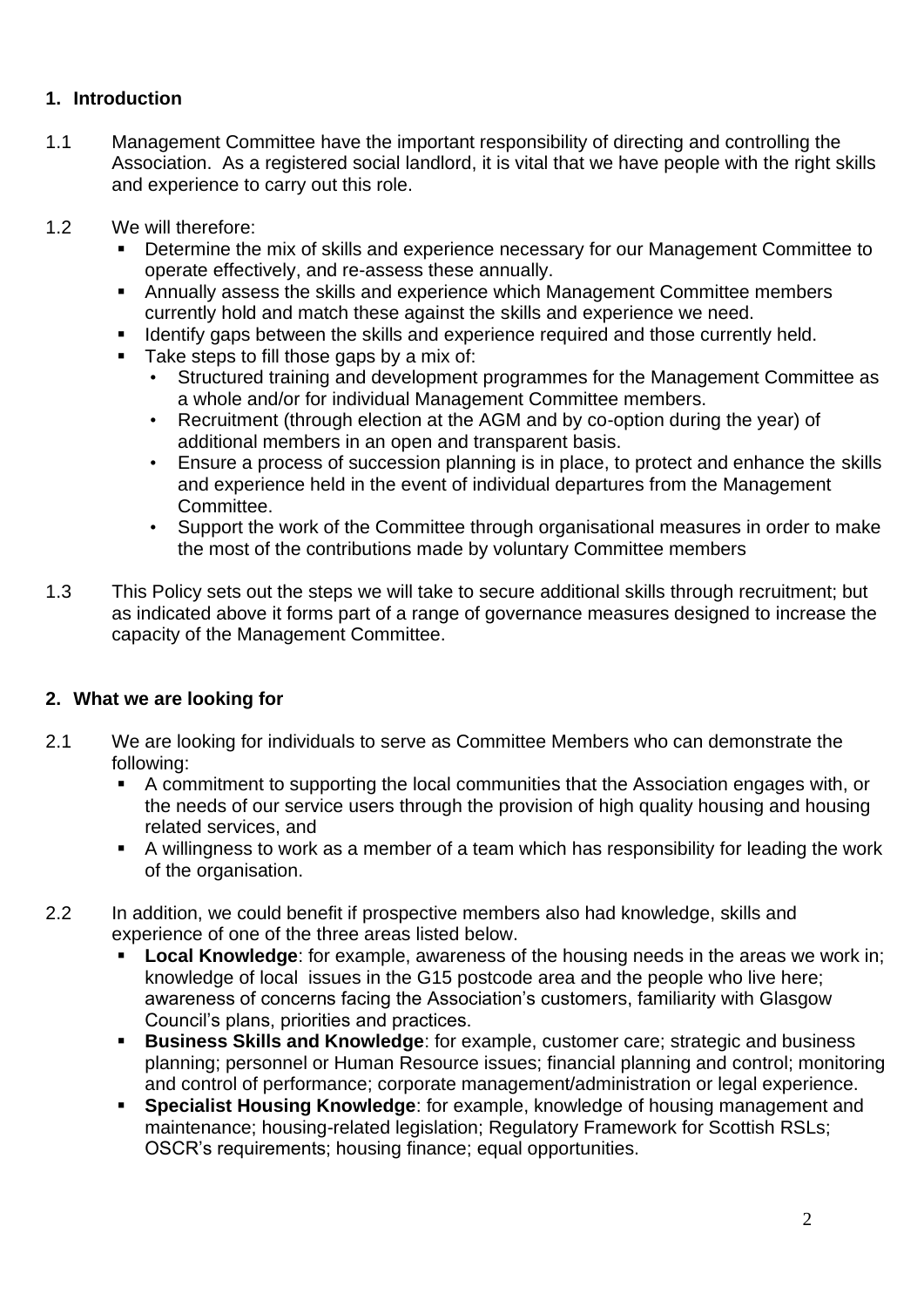- 2.3 It is not expected that every member will be an 'expert' in all or even most of these areas. We are looking primarily for those who feel they have a meaningful contribution to make to the work of the Association and who can offer commitment, knowledge and/or experience; we will ensure that Committee Members, once on the Committee, have the opportunity to enhance their existing skills and knowledge through development and training.
- 2.4 We are committed to equality of opportunity in the way our Management Committee operates. We welcome applications from all individuals, irrespective of age, disability, sex, gender reassignment, race, religion belief, marriage/civil partnership, maternity & pregnancy, sexual orientation. We are particularly keen to provide opportunities for involvement to individuals who are under-represented on our Management Committee in comparison with our community. This however will not take precedence over the need to have people with the right skills and experience.

#### **3. What Management Committee Members get out of it**

- 3.1 As a voluntary organisation, we do not provide payment to members of the Management Committee. However, that does not mean that Management Committee members get nothing in return for their time and commitment. Amongst the rewards from being a Committee member are:
	- Helping to set the agenda / influence what happens locally
	- Being able to hear different perspectives and take part in discussions with people you wouldn't otherwise meet
	- Adapting to / managing change and helping the organisation to continue to be successful
	- Contributing to ensuring that tenants are well looked after
	- Opportunity to give something back / use skills and knowledge in a different situation / context, for a good purpose
	- Being able to contribute to a community-led organisation and support local people to have a say in how services are delivered

### **4. Recruitment**

- 4.1 In addition to developing the skills and knowledge of existing Management Committee members, we will seek to recruit to fill gaps identified through the skills audit and annual Management Committee review processes. The recruitment will be done in accordance with our constitution and will take the form of co-option (the number of co-optees is limited to onethird of the membership of the Management Committee) or the filling of casual vacancies left by the retirement of existing Management Committee members – co-optees and casual members can serve until the next AGM when they would then need to stand for election. Recruitment does not supersede the rights of shareholding members to seek election to the Management Committee.
- 4.2 Annually, we identify the skills, experience and expertise required to direct the Association's affairs. Through recruitment, we will attempt to fill any gaps which have been identified and set out in a checklist which will be an appendix to this Policy. This will summarise the current priorities which we are looking to fill by recruiting new Committee Members.
- 4.3 We will also seek to identify any current groups which are underrepresented on our Committee in pursuit of our commitment to equal opportunities.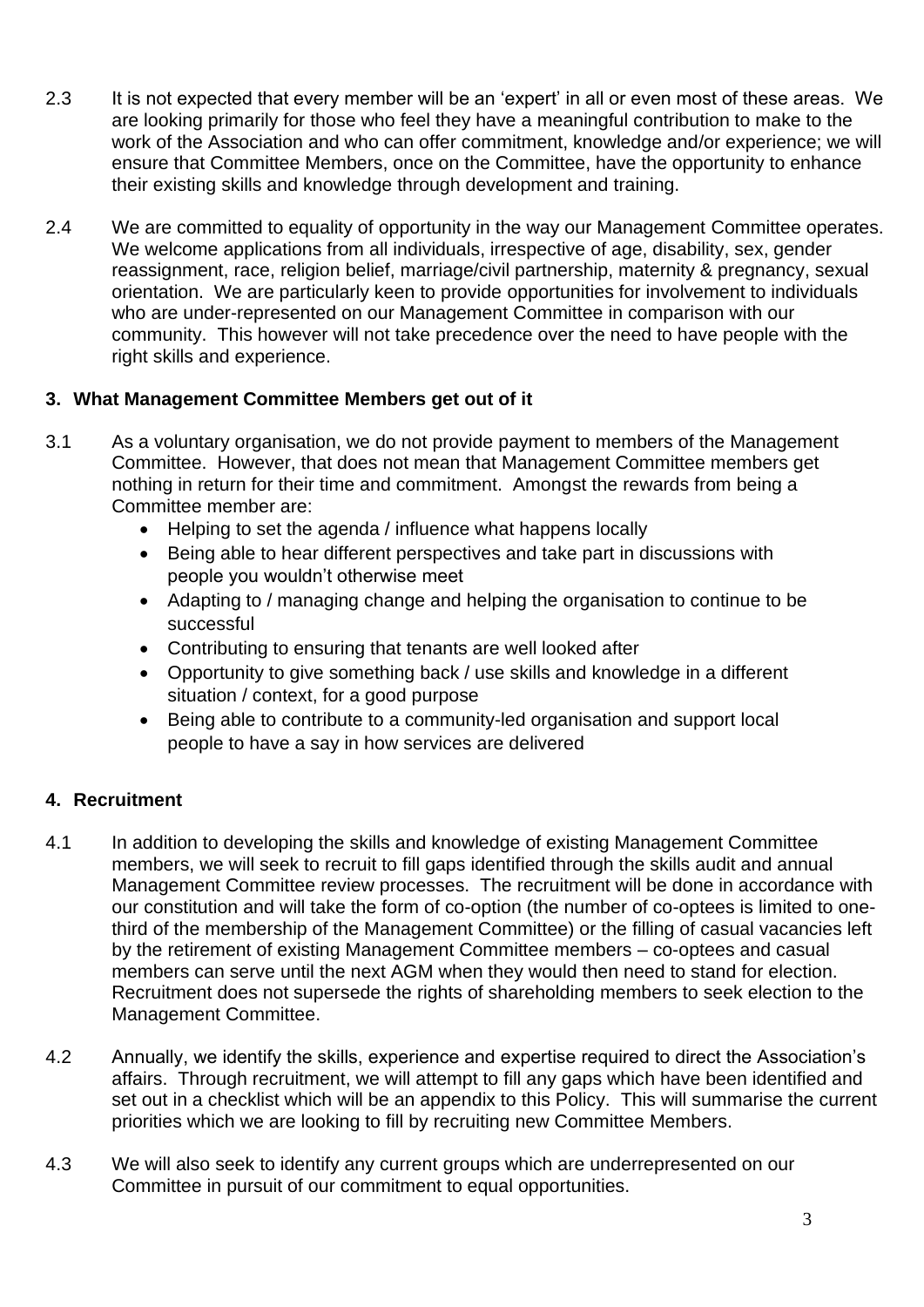- 4.4 We will promote the opportunity to become a committee member through the use of:
	- Circulation of information to members of the association
	- Circulation of information to partner organisations and other stakeholders.
	- Circulation of information to tenant organisations and community groups.
	- Circulation of information to local business interests and their representatives.
	- Circulation of information to educational establishments connected to Glasgow or with specialist skills related to our skills analysis.
	- Circulation of information to other voluntary organisations and social enterprises.

In each case inviting enquiries from interested individuals.

- 4.5 The promotion material will highlight any particular skills and areas of experience where gaps have been identified and will invite applications from underrepresented groups.
- 4.6 Those enquiring will be issued with a **recruitment pack**, consisting of the following:
	- **EXECT** Information on Background and History of the Association.
	- Explanatory information on the process of becoming a Management Committee Member.
	- Summary of the skills, knowledge and other qualities sought.
	- Membership Policy.
	- Code of Conduct.
	- Committee Member Role Description.
	- Governing Body Members Guide.
	- Committee member application form.
	- Membership application form.
	- Co-optee application form.
- 4.7 The process of advertisement may be supplemented by personal approaches from members of the Management Committee and staff of the Association. In the event of such an approach being positive, the details of the individual will be submitted to the Finance and Corporate Services Officer, who will arrange for the issue of the recruitment pack as described above.
- 4.8 Completed application forms will be sent to the Association's Finance and Corporate Services Officer at our offices, and the Finance and Corporate Services Officer will review the applications with a view to confirming eligibility.
- 4.9 Eligible applicants will then be invited to attend a Committee meeting as an observer and an informal meeting with the Director and one or more members of the Management Committee (of whom one will normally be the Chair). The purpose of the meeting will be to:
	- Confirm the applicant's eligibility to act as a member of the Committee.
	- Establish that the applicant understands of the role of Management Committee members, including the likely time commitment involved.
	- Establish the potential contribution likely to be made by the applicant, in the light of the skills, knowledge and experience sought by the Association.
	- Answer any questions from the applicant.
	- Explain the potential benefits of having an experienced Management Committee Member supporting and mentoring the applicant, if successful.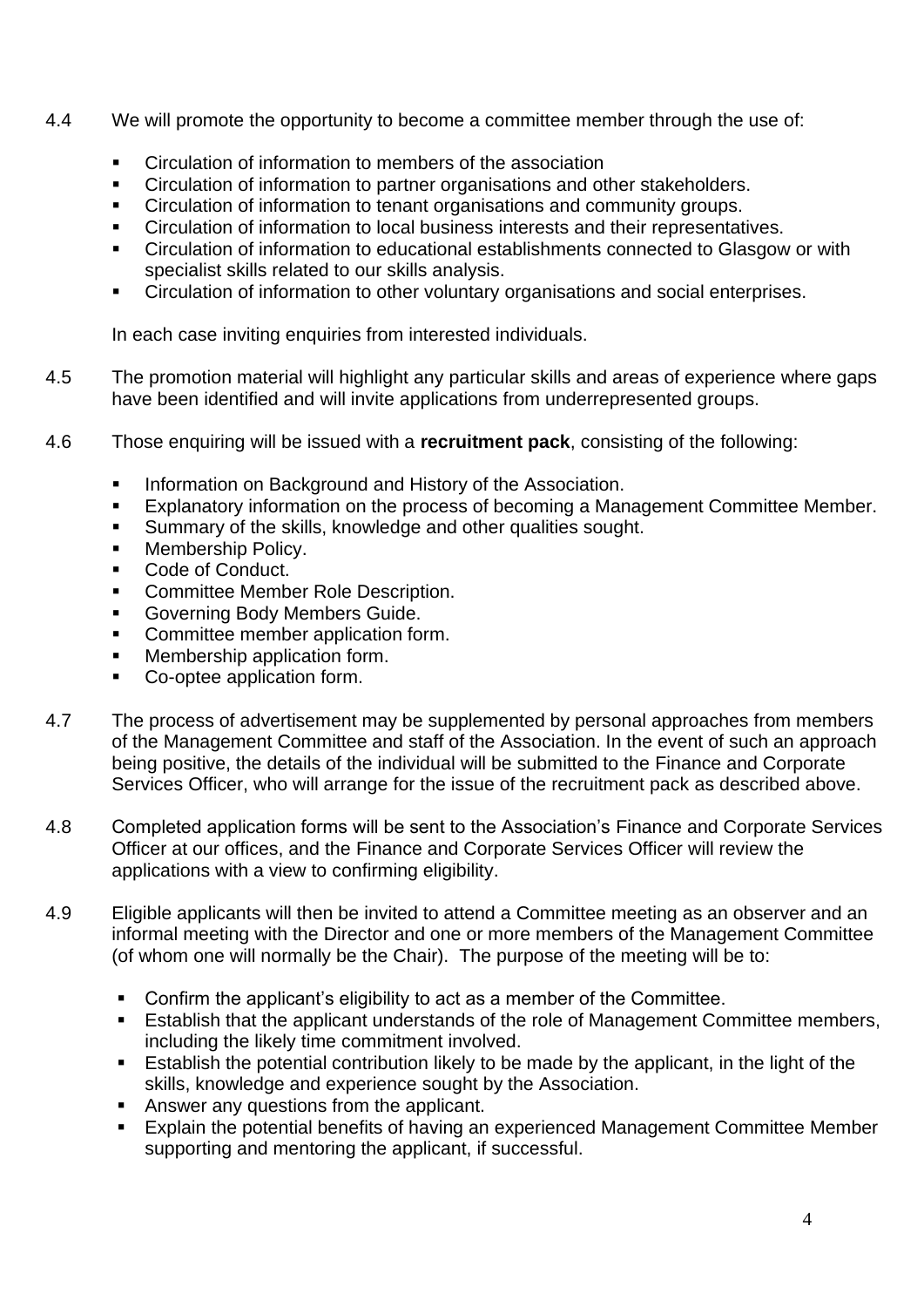- 4.10 Following this, the application for Committee membership will be considered by the Management Committee at the next Committee of Management meeting. Within 7 days of the meeting, the applicant will be informed of the result of their application to become a committee member.
- 4.11 Successful applicants need to attend a meeting of the Management Committee as observers before their membership of the Committee is confirmed.
- 4.12 Co-opted members of the Management Committee are encouraged to become shareholding members of the Association, but this is not a requirement. Co-opted members cannot vote on matters relating to the membership of the Association or the election of office bearers; nor can they themselves stand for election as office bearers. They can only serve as co-optees on the Management Committee until the AGM following their co-option, at which point they must, if they wish to continue to serve as members of the Management Committee, stand for election.
- 4.13 The recruitment process may also be used to fill causal vacancies left by the retiral or resignation of existing Management Committee members during the course of the year. Under the Association's Rules, an individual filling a casual vacancy must first become a member of the Association.

#### **5. Skills audit**

- 5.1 When new members are first appointed or nominated to the Management Committee, they will be invited to a meeting with the Director and/or Chairperson in order to form part of the induction programme. We want to make sure that we are able to recognise and build on what new members have to offer, and to identify any immediate priorities for further training and development.
- 5.2 Thereafter there will be an annual requirement for each member to update this assessment through our annual board performance review appraisal system. This will be linked to an assessment of individual and collective performance. On the basis of the outcome, we will draw up a structured training and development programme. Training and development opportunities will, where possible, be pursued through collective work with Drumcog. Specific individual training will also be arranged as identified and required.